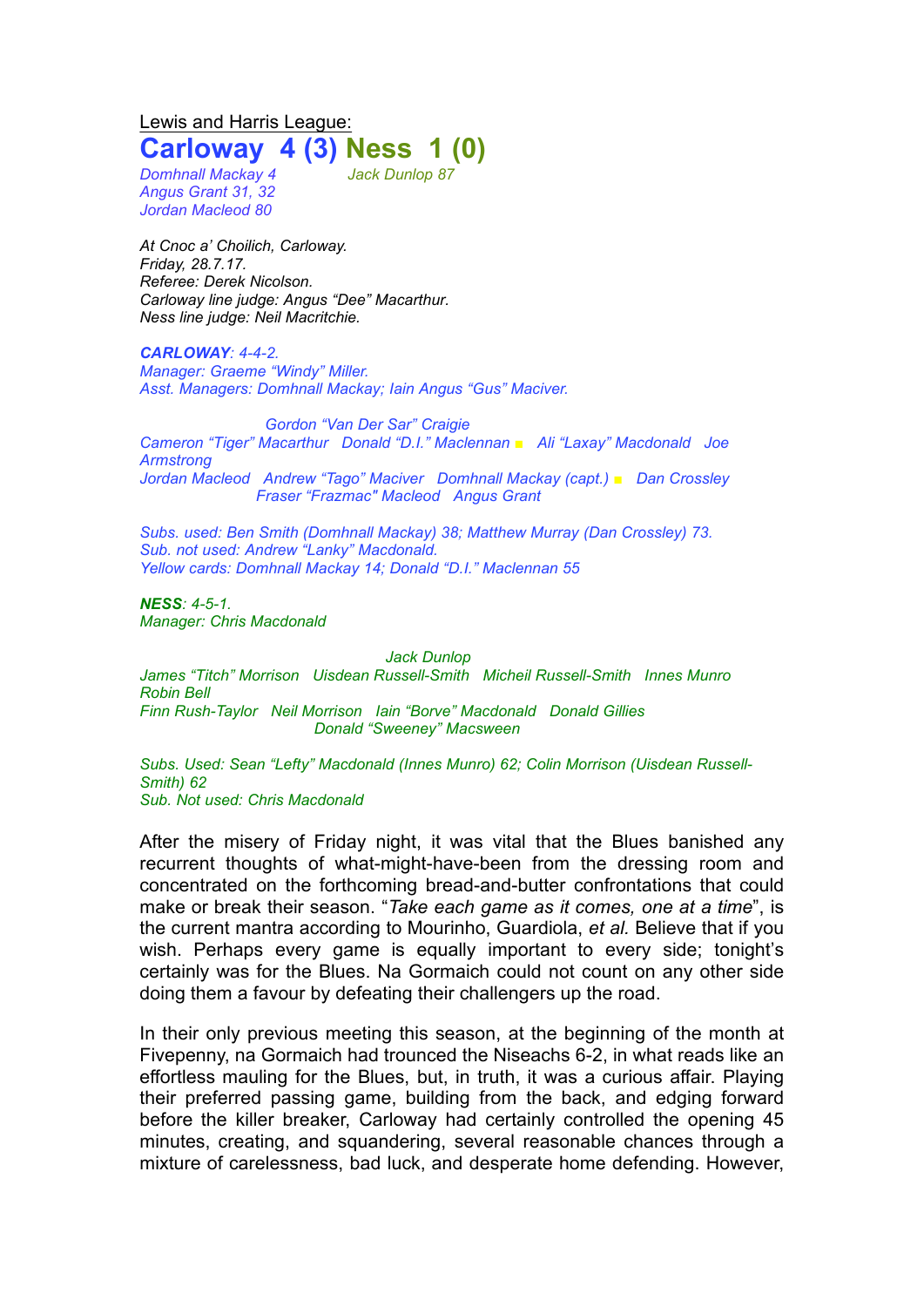it took an opportunist goal from the ever-lethal Jack Dunlop to jolt the Blues out of their play-along Birmingham City mode, sharpen the cross-hairs in the airgun, and take proceedings with greater seriousness. Two quick goals from Angus Grant and Dan Crossley arrived in quick succession just before halftime, courtesy of inspired play by Kevin "Gochan" Macleod on the right, and when the Ness defence decided to stay in the Ness F. C. Social Club for another round after the interval, Carloway ran riot in the opening quarter-hour of the second, with a further trio of goals from Grant, Crossley, and Jordan Macleod (his first for the club). Dunlop did pull one back later but Grant completed his hat-trick with 11 minutes left, and the three points were packaged and posted south-westwards to Cnoc a' Choilich long before the final whistle. So, on paper, a stroll in the sun for the Blues; however, those who were there know it was slightly more difficult.

Other cautionary warnings for the home side tonight were Ness's excellent victory on Wednesday night at Creagan Dubh over a troubled Lochs' side, 3-1 in the Moldova, and their grinding triumph at Col Uarach earlier to earn that penalty shoot-out win over the Bacachs in the EaF Semi-final.

Tonight, once more, Gordon "Van Der Sar" Craigie replaced David Beaton in goal with the management opting for a 4-4-2 set-up. Kenny "Dokus" Macdonald, Callum "Beag" Mackay, and Sven Wiltshire were unavailable, allowing Jordan Macleod, Andrew "Tago" Maciver, Domhnall Mackay, and Crossley to form the midfield, with Fraser "Frazmac " Macleod beginning up front as twin striker in support of the over-worked Angus Grant.

Surprises facing them were the sight of the "retired" Donald "Sweeney" Macsween taking a break from "*Air an Lot*" to guard the Niseach goal, and their captain and usual centre-back, Neil Morrison, moving diagonally forward into a right-half position. James "Titch" Morrison, who only arrived moments before kick-off, started on the left, with Iain "Borve" Macdonald in central defence with Finn Rush-Taylor. Unfortunately for "D.I" and "Laxay", ace goalscorer and perennial pain-in the neck, Jack Dunlop, led the line, assisted by fellow pest-of-the-first-degree, Innes Smith.

Summer in the west of Lewis had clearly ended around mid-afternoon on Wednesday. Tonight, the heat of the day had long disappeared as a biting cold sou'easterly chilled the bones of a huddled crowd, who were also subjected to sporadic squalls of icy rain. Both sides opened as if they had trains to catch, the opening whistle initiating a crushing collision of bodies which lasted for, more or less, 96 minutes. Early control of the centre ground, as ever, and by any means, was certainly the main aim.

Early pressure by the home side gained a result - another quick breakthrough. In 4 minutes a Jordan Mac. corner from the Carloway right led to a pin-ball classic in the centre, 12 metres out in front of "Sweeney". The ball bobbed back and forward; Mackay whacked it; it hit off one or two bodies and broke right; then the captain, following up, got to it first 10 metres out to the right of goal and ram-rodded a low right-footer across goal through the ruck and inside Ness's right-hand post (**1-0**).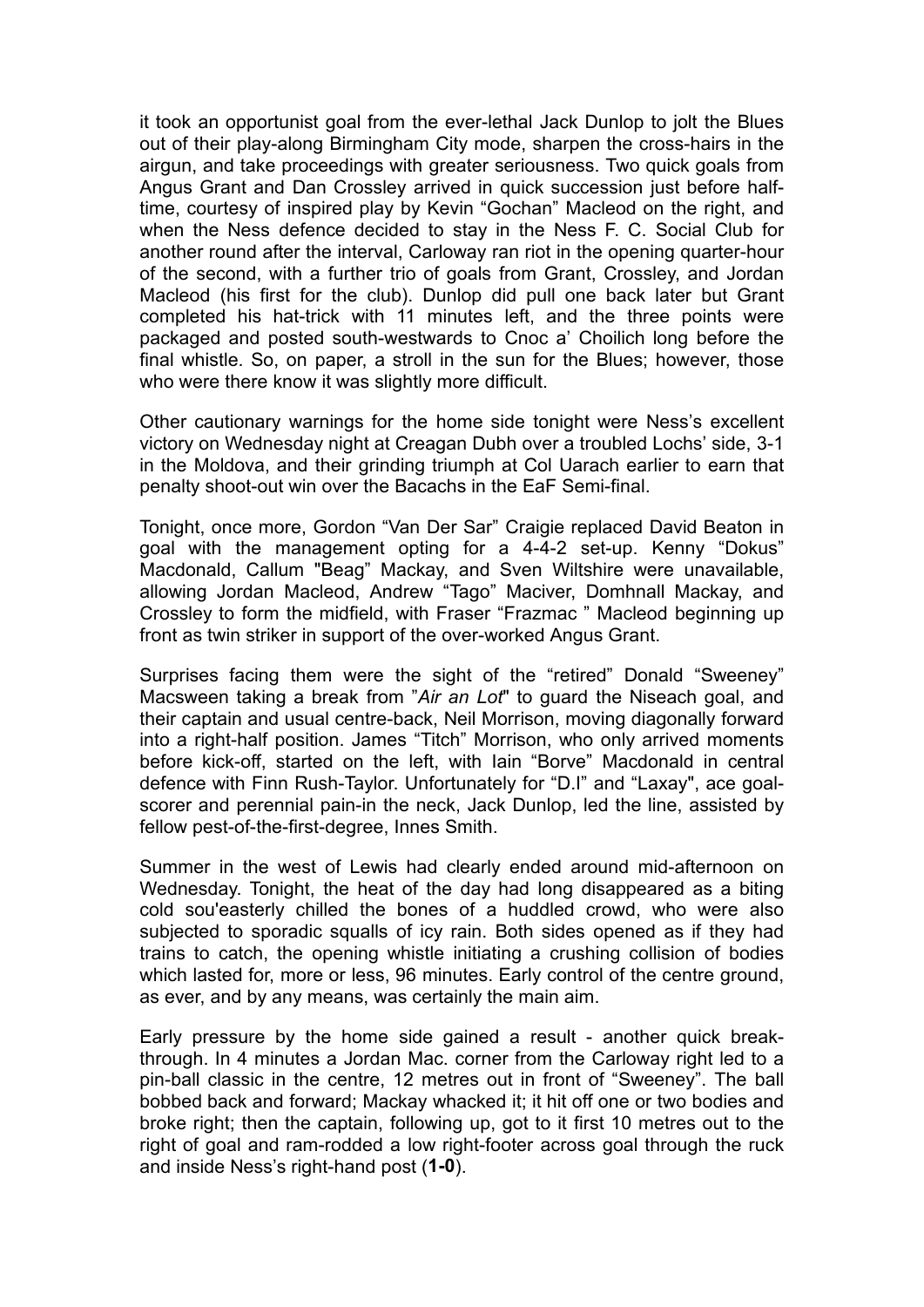The celebrations had hardly concluded before the Niseachs had a golden opportunity to restore equality. A Niseach break down their left touch-line saw Smith check back midway within the Carloway half, before sending a crisp, inviting diagonal, low across the Blues' goal. Armstrong, running back into the left of the Blues' box, tried to chest it onwards, but, instinctively, his right arm moved out and helped it away from his opponent behind him. Ouch! No arguments there! Russell-Smith struck the penalty perfectly, deep into "Van Der Sar's" left-hand corner, but the veteran keeper defied physics (and the referee's eye) to get across brilliantly and send the ball spinning away high for a corner.

This initiated a five-minute period of sustained Niseach pressure which the Blues were lucky to survive, as one - two - three - four corners from the Ness right were placed perfectly, head-jump high, 12 metres out in front of goal. This chaotic scramble ended with a Macleod drive from the penalty spot being blocked on the line by Jordan Mac. inside the Blues' left-hand post, and booted clear as far as Arnol Black House.

Carloway gradually managed to regain their equilibrium and a war of attrition began in midfield, between respective *animateurs*, Micheil R.-S. and Crossley, with Mackay and "Tago" weighing in heavily on the Ness star. In 19 minutes, na Gormaich thought they had gone two-up when "Tago" won the ball in the centre circle, rode a tackle as he moved straight forward to midway within the Niseach half, and sent a lovely chip diagonally leftwards for Grant breaking behind Macdonald. The young hit-man coolly finished from the left corner of the box with the sweetest of first-time connects, a low right-foot curler well away from the helpless "Sweeney" and just inside the far post. However, the flag was up.

Four minutes later the Niseach defence gifted him another chance when Rush-Taylor's attempted clearance midway within his own half in the centre was miscued, hit the back of his own man to his right, and rebounded back to give Grant a clear run on goal down the left. But as "Sweeney" rushed out to narrow the angle, the Aberdonian pulled a low right-footer from 20 metres a metre outside the near post. In 27 minutes a Jordan Mac. corner on the Blues' right led to a Macleod header being blocked on the left goal-line, before a Rush-Taylor free-kick in the centre-line was headed clear by "D.I." only to be met by Michael R.-S. 20 metres from goal but his instant drive cleared the bar by a metre.

However, in the space of two minutes on the half-hour, the tie was effectively settled. A left-foot "Laxay" free-kick from the right of the centre circle cleared the central ruck on the edge of the box to reach Grant, lurking 16 metres out in the centre, and his superbly-timed right-foot volley flew low inside the Niseach left-hand post (**2-0**).

Then just like their ten-minute blind spell at Fivepenny earlier in the month, Ness appeared to lose concentration momentarily and immediately lost the ball from the restart. Mackay swiftly transferred the ball diagonally forward to Crossley breaking left behind his marker. He checked at the edge of the box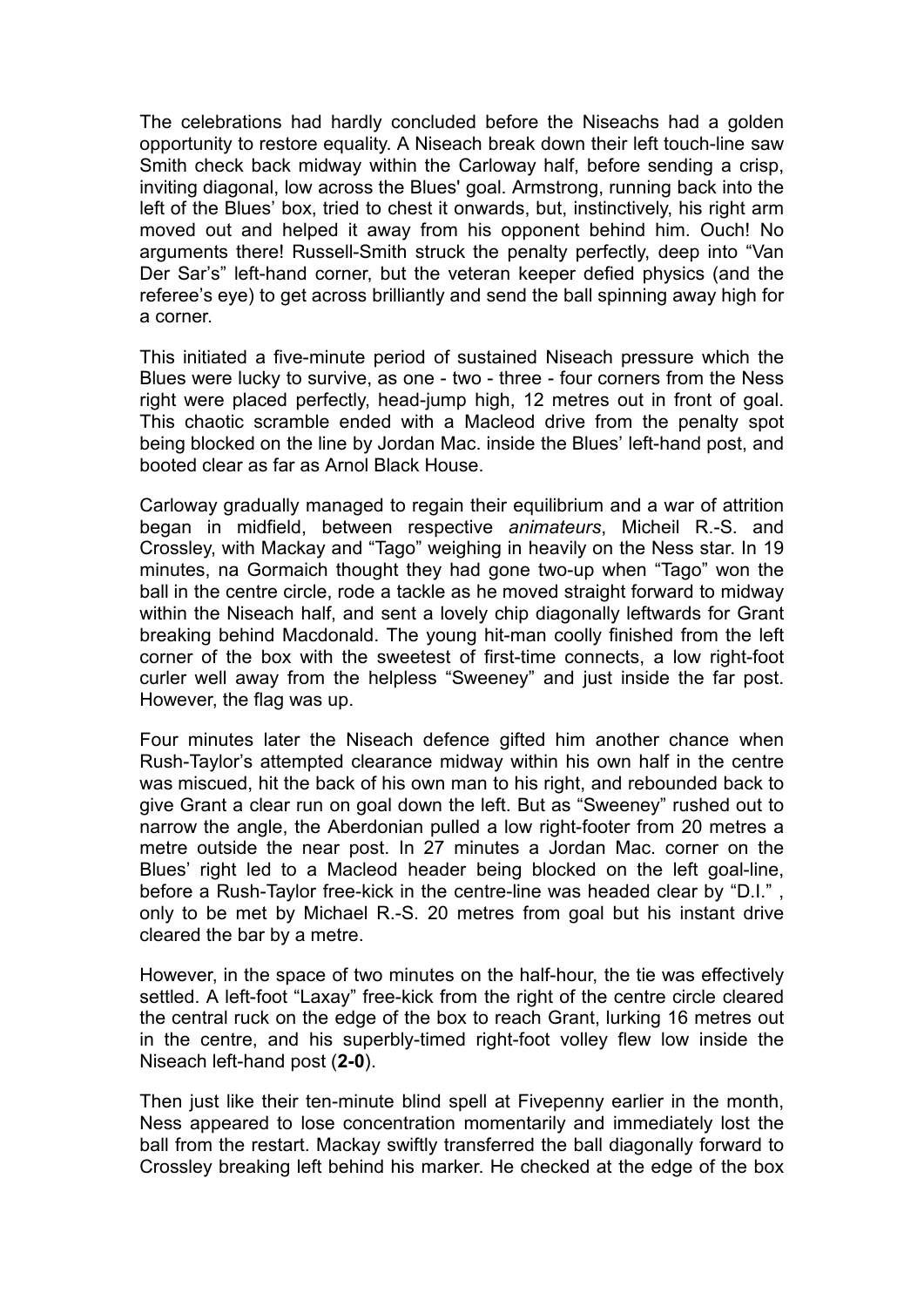and whipped a low right-footer to "Sweeney's" right; the ball cannoned off the inside of the right-hand post across the face of goal and a delighted Grant banged the rebound home in the centre from 10 metres (**3-0**).

## **Half-time: Carloway 3 Ness 0**

The half-time score-line belied the harsh competitiveness of the opening half and also demonstrated the absolute necessity of taking chances, or most of them, whenever they appear. Ness had given as good as they got throughout, but especially in the first 20 minutes. However, momentary lapses in focus at the back and the pace and opportunism of the Carloway attackers had surely taken the game beyond any salvage attempts by the visitors, who seemed to be relying solely on Dunlop to claw them back into the match.

Na Gormaich's approach altered markedly in the second half, defending high, flooding midfield, inviting the Niseachs forward, then breaking at pace through Crossley, Jordan, "Frazmac", and Grant. It was the hour before this aggressive stalemate showed the slightest crack when "Titch", supplied by Michael R.-S. on the left, managed to get behind "Tiger" , then turn inwards across Smith, but his hurried right-footer from midway within the Blues' half went straight to Craigie.

In 64 minutes Carloway had the opportunity to go even further ahead when a mighty "D.I." clearance from the edge of his area was met with a back-header from "Frazmac", 10 metres inside the centre of the Ness half, which sent the ball careering past Rush-Taylor for Grant to steam in on "Sweeney". The keeper raced out cautiously to make himself big and the forward chipped the ball neatly over his head from 16 metres - but on to the bar and over as well.

As the clock ran down, a raft of half-chances suddenly appeared for the visitors, courtesy of Morrison and Dunlop. In 70 minutes Rush-Taylor came forward, moving leftwards into the Blues' half, before delivering a high diagonal to Carloway's left-hand post. "Titch" moved to meet it, 12 metres out, but Craigie saw the danger and rose to deflect his attempted header away for a corner to his left. The corner was cleared downfield but as everyone retreated at pace it was fired back upfield, low. The ball broke left off "Tago" and "Titch" managed to ride a "D.I." cruncher to move into the box but "Van Der Sar" was out like lightning to dive at his feet, 16 metres out, and rushed the young wing-man into belting the ball well outside the far post.

Three minutes later Ness were denied again, when a high cross from the right touch-line, midway within the Carloway half, was met perfectly by Dunlop, running towards it on the edge of the box, but his expert head-flick was read brilliantly by Craigie, 10 metres out of his goal, instinctively sticking out his left foot to block.

This was unfortunate for the Niseachs as in 80 minutes further misery dropped on them. A high ball forward by "Tago" found Grant moving forward through the centre. The young star saw his partner "Frazmac" time his run perfectly on his right to roar past his marker and accept Grant's perfect breaker in his stride. "Sweeney" came to meet him and managed to push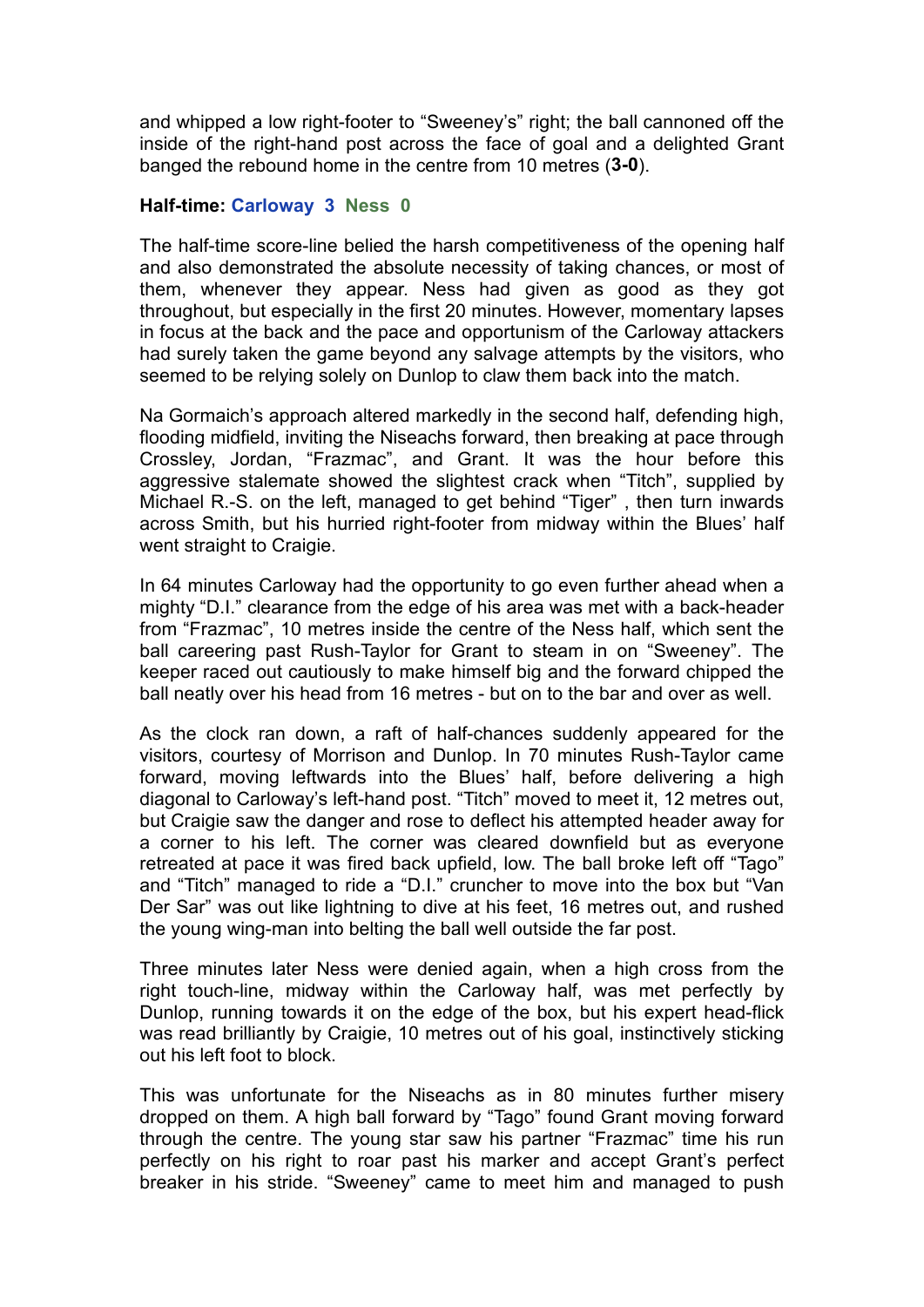away his stab from 12 metres to his left. The ball ran loose but before the keeper could drop on it completely, "Frazmac" recovered to poke the ball slowly across goal with his right foot. Grant, following up, banged the loose ball against a defender on the line, and the ball broke out even further to the left to the waiting Jordan and he gratefully accepted the gift, slotting home on the left past Rush-Taylor (**4-0**).

Five minutes later the Blues replicated the break with "Tago" sending "Frazmac" ghosting behind the line on the right, but this time "Sweeney" acquitted himself admirably by pushing the big striker's drive from 16 metres away to his right. However, the last hurrah belonged to Ness's tenacious warrior, Jack Dunlop, for yeoman service throughout up front. A final set-to in the centre circle saw Michael R.-S. manage to slip the ball to Dunlop who set off downfield, moving leftwards through one tackle, then rightwards towards the right edge of the Carloway box through another two tackles. He appeared to be losing control of the ball and leaving it behind, before falling backwards, he whipped round with his left foot to send a screamer raging past a helpless "Van Der Sar" and high into the right-hand corner of Craigie's net (**4-1**).

Add this to the list of amazing goals scored in Ness v. Carloway games. If there had been no net, we'd still be looking for the ball on Dalmore Beach!

## **Full-time: Carloway 4 (3) Ness 1 (0)**

Every score-line tells a story, but it's not necessarily the right one. Sport, like life, has crucial moments or periods, when chances, choices, have to be taken. Any side "*— must take the current when it serves, or lose —* ". Ness's "*moment*" came immediately after Carloway's opener, when they had the initiative for 20 minutes or so, and failed to grasp it. Carloway then thought they had doubled their lead, felt aggrieved at the offside decision, and this fired them up to regain control of proceedings, and effectively win the game by the 32nd minute. Not that the visitors gave up, or were suddenly undangerous - how could they be with a squad that includes Russell-Smith, "Titch", Dunlop, and Innes Smith? - but they were basically chasing a departing train from then on, playing in a way that suited Carloway perfectly.

The home side's solid back-line, weight in midfield, and pacy attack were able to march to their own drum throughout the final hour. However, tonight illustrated starkly the task facing the Blues, regarding a potential second Championship. This was an even contest for a third of the game, but even after that, Carloway had to fight doggedly to subdue a side currently, rightly or wrongly, at the foot of the table. Many, both at Cnoc a' Choilich and elsewhere, seem too think, well, five points clear with four games to go, it's more or less settled. Down at Col Uarach, Garrabost, and Goathill, they might be thinking differently, especially when you consider Domhnall Mackay's groin strain tonight (how serious is it, this injury to their inspirational captain?); the forthcoming suspension of towering defence stalwart, "D.I."; and the continued availability of deadly assassin, Angus Grant. The squad as it stands is definitely a candidate for "Best on the Island". Fitness and availability are the club's main concerns.